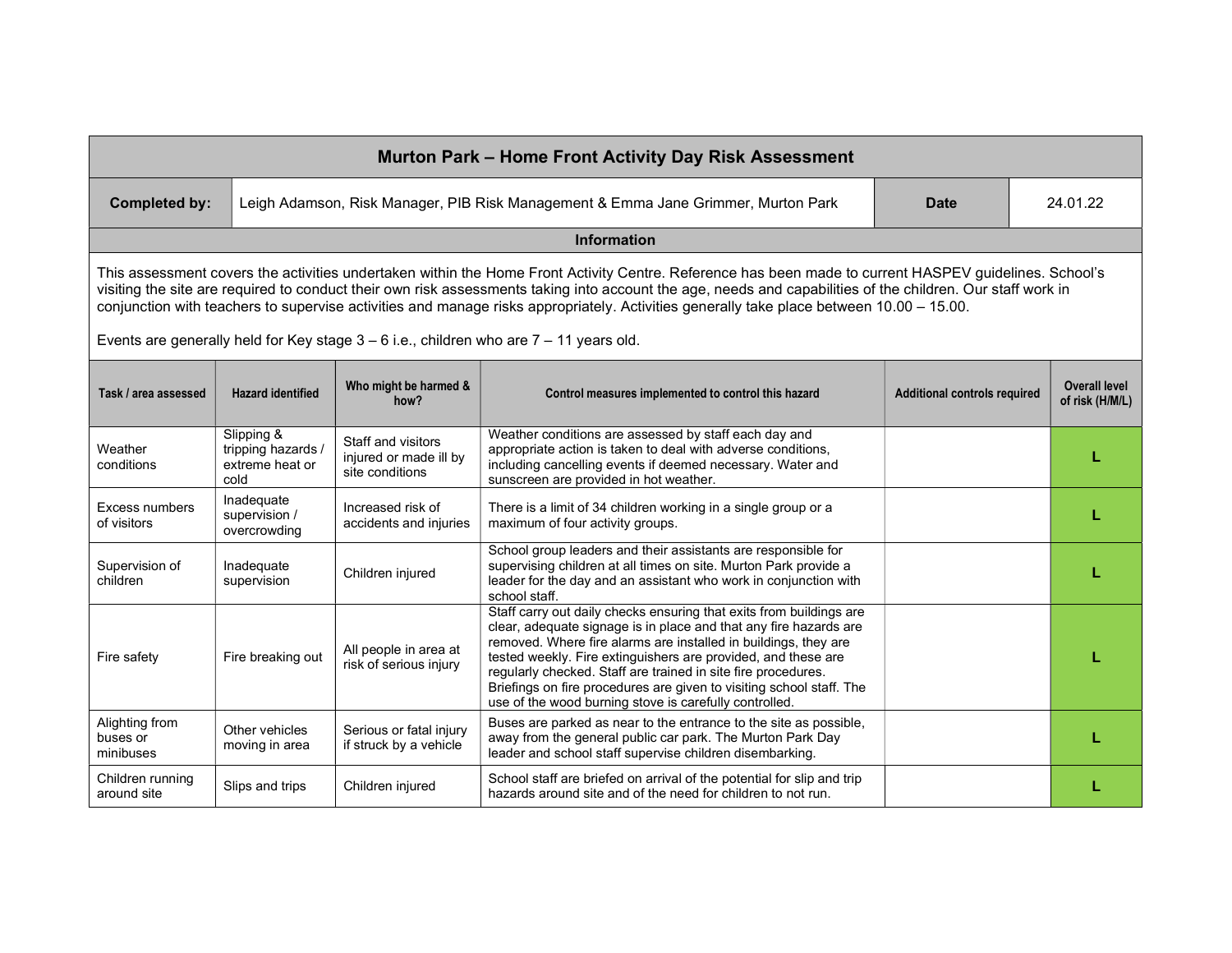| Task / area assessed                             | <b>Hazard identified</b>                                          | Who might be harmed &<br>how?                   | Control measures implemented to control this hazard                                                                                                                                | <b>Additional controls required</b> | <b>Overall level</b><br>of risk (H/M/L) |
|--------------------------------------------------|-------------------------------------------------------------------|-------------------------------------------------|------------------------------------------------------------------------------------------------------------------------------------------------------------------------------------|-------------------------------------|-----------------------------------------|
| Display items                                    | Items falling and<br>striking children /<br>contact with<br>items | Injury                                          | 'Do not touch' signs and barriers are used where appropriate.<br>Children are always supervised.                                                                                   |                                     |                                         |
| First aid provision                              | Injuries requiring<br>attention                                   | Injuries exacerbated if<br>inadequate provision | There is adequate provision of first aid equipment and staff with<br>first aid training. First aid provision is covered in the pre-start<br>briefing.                              |                                     |                                         |
| Out of bounds<br>areas                           | Various potential<br>hazards                                      | Children injured                                | Children are instructed on site rules at the start of the day.<br>Children are constantly supervised. Children are accompanied if<br>requiring the toilet outside scheduled times. |                                     |                                         |
| General site                                     | Slips and trips                                                   | Children and adults<br>injured in a fall        | Staff do daily site checks and deal with significant hazards. Safety<br>rules are communicated to school staff and children. Children are<br>always supervised.                    |                                     |                                         |
| Handling artefacts                               | Sharp or heavy<br>items                                           | Cuts / crushed fingers                          | Hazards covered in briefing and constant supervision. Staff<br>regularly check artefacts to be handled.                                                                            |                                     |                                         |
| Uneven / slippery<br>floor surfaces              | Slips and trips                                                   | Children injured in a<br>fall                   | Staff carry out daily inspections before children arrive and deal<br>with and significant hazards. Children are supervised and<br>instructed on site rules, including no running.  |                                     |                                         |
| Introductory talk<br>with cocoa and a<br>biscuit | Food allergy / hot<br>liquid                                      | III health / scalding                           | Allergy information is obtained in advance of trips and alternatives<br>are offered if needed. Drinks are cooled prior to issue.                                                   |                                     |                                         |
| Gas mask / air raid<br>drill                     | Panic / distress                                                  | Upset children                                  | Drill is explained in advance, and no-one is forced to take part.<br>Activity is supervised. Staff are briefed in advance.                                                         |                                     |                                         |
|                                                  | Unsterile gas<br>mask                                             | Infection                                       | Gas masks are dummy masks and are cleaned with disinfectant<br>after use.                                                                                                          |                                     |                                         |
| Laundry                                          | Hot water                                                         | Scalding                                        | Water temperature is checked before activity commences.                                                                                                                            |                                     |                                         |
|                                                  | Use of soap                                                       | Allergic reaction                               | Allergy information is obtained in advance. Bar soap is used.                                                                                                                      |                                     |                                         |
|                                                  | Use of posser /<br>dolly / washboard<br>/ mangle                  | Nips / cuts                                     | Safety procedures for use of equipment are communicated before<br>activity starts and activities are supervised.                                                                   |                                     |                                         |
| Butter churning                                  | Nips / impact with<br>handle                                      | Minor injury                                    | Briefings are given before use and activity is supervised.                                                                                                                         |                                     |                                         |